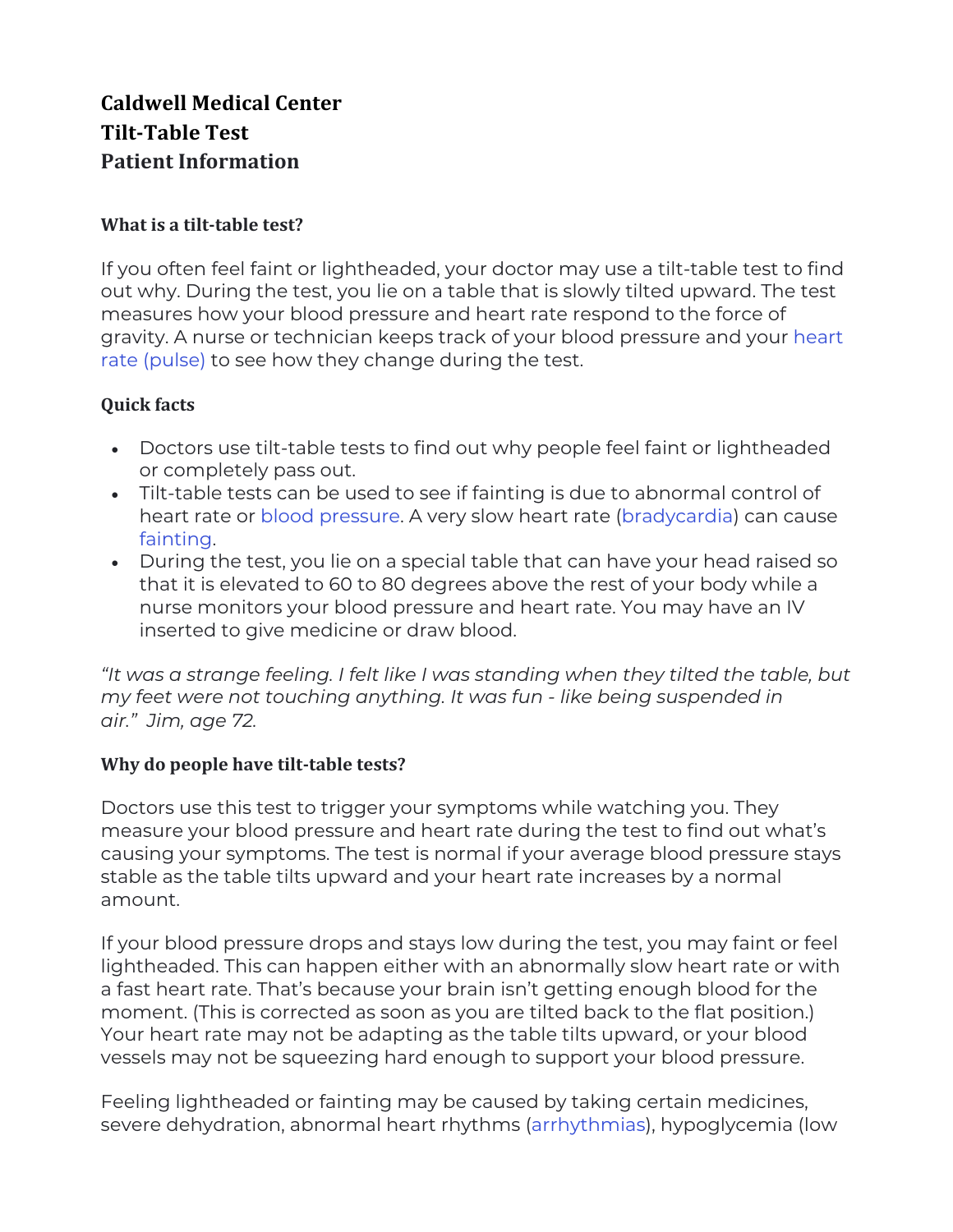blood sugar), prolonged bed rest and certain nervous system disorders that cause low blood pressure.

## Are there risks with tilt-table tests?

There are few risks. People rarely faint during tilt-table tests. And even if they do, it's safer than fainting on your own in an uncontrolled situation. If a person does faint, usually they feel well again within a minute or so after the table returns to a flat position.

## How do I prepare for a tilt-table test?

- Don't eat or drink for at least 4 hours before the test.
- If you will have a morning test, your doctor may tell you not to eat or drink after midnight the night before.
- If you take medicine, ask your doctor if you should keep taking it on your regular schedule before the test.



# **What happens during a tilt-table test?**

A nurse with special training performs the tilt-table test in an area of the hospital. The test has two parts.

## **Part One**

The first part of the test shows how your body responds when you change positions.

• You lie on your back on a table. Straps at your waist and knees help you stay in position. An IV (intravenous line) is put in your arm. Small discs with wires are attached to your chest and are connected to an ECG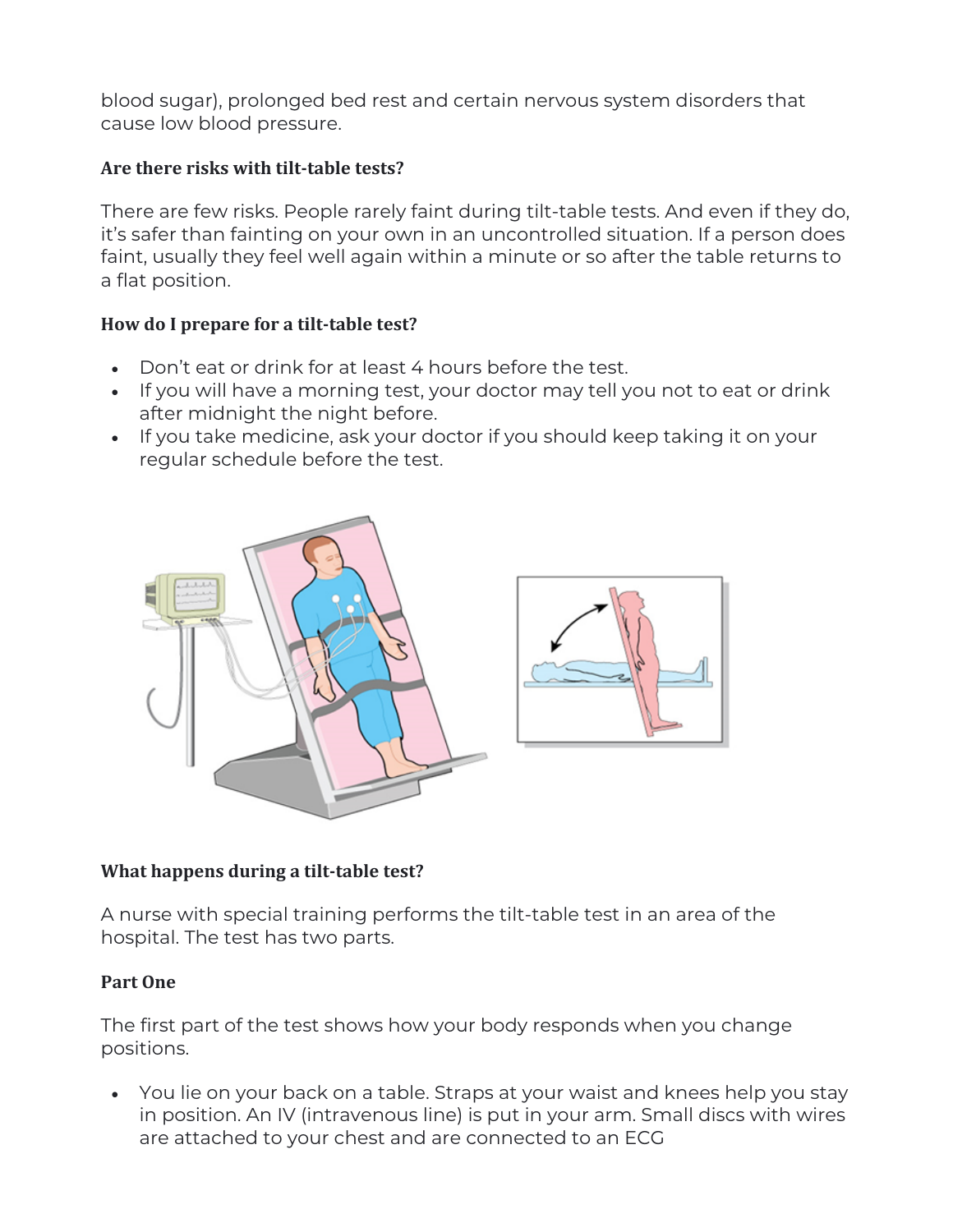(electrocardiograph) machine to track your heartbeat. A cuff on your arm measures your blood pressure.

- The nurse tilts the table, so your head is slightly higher (30 degrees) than the rest of your body. The nurse checks your blood pressure and your heart rate.
- After about 5 minutes, the nurse tilts the table more. Now you are lying at a 60-degree angle or higher. The nurse continues to check your blood pressure and your heart rate for up to 45 minutes. The nurse will ask you to stay still and quiet during this time, but you should tell the nurse if you feel uncomfortable.
- If your blood pressure drops during this time, the nurse will lower the table and stop the test. You won't need to take the second part of the test. If your blood pressure does not drop after the time is up, the nurse will lower the table and start the second part of the test.

*"I guess my blood pressure dropped very quickly, and the nurses told me they could see my ECG change. I didn't realize it was the end of the test, but they said they had gotten all of the information they needed." Mary, age 78*

## **Part Two**

The second part of the test shows how your body responds to a medicine (isoproterenol) that causes your heart to beat faster and stronger. This medicine is like the hormone adrenaline that your body releases when you are under stress. This medicine may make you feel as if you are exercising. It may make you more sensitive to the tilt-table test if your blood pressure didn't change during the first part of the test.

- The nurse gives you medicine through your IV tube.
- Next, the nurse tilts the table upwards to a 60-degree angle.
- You may feel your heartbeat increase because of the medicine.
- If your blood pressure drops, the nurse will lower the table to the flat position, stop the medicine, and the test will end.
- If your blood pressure does not drop after about 15 minutes, the nurse will lower the table and the test will be over.

The tilt-table test can last about 90 minutes if you do both parts of it. If you only do the first part, you may be done in 30 to 40 minutes.

# **What happens after a tilt-table test?**

You may feel tired and a little sick to your stomach right after the test. You may stay in a recovery area for 30 to 60 minutes, so nurses can keep track of your blood pressure and heart rate. After recovery, most people can drive home and return to their normal activities. However, if you lose consciousness during the test, you may need to have more observation and testing. Don't drive home if you have fainted.